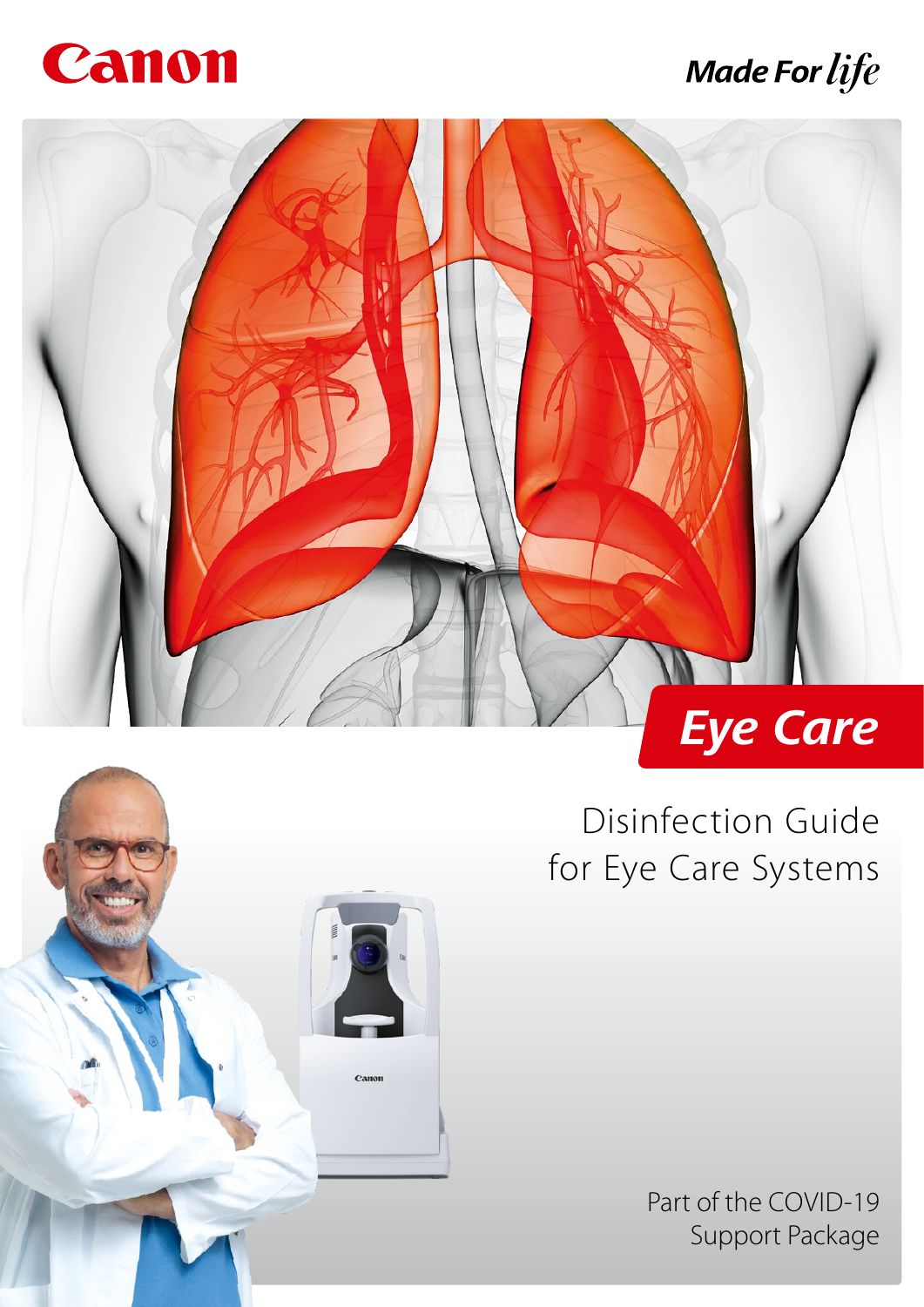# Important information on Covid-19

## Cleaning and disinfection procedures of Eye Care Products

This information is specifically intended for the crucial need of cleaning and disinfecting our devices during the Covid-1 pandemic. In addition to the information in the respective operation manuals, some additional detailed information is now available.

Below you can find an updated list with all cleaning solvents/solutions/wipes that can be used on our Eye Care products.

|                                               | Solvents that can be used to clean the different sections |                                                |                                      |                                         |                                                      |                                  |                                                  |
|-----------------------------------------------|-----------------------------------------------------------|------------------------------------------------|--------------------------------------|-----------------------------------------|------------------------------------------------------|----------------------------------|--------------------------------------------------|
| <b>Classification</b>                         | Name of<br><b>Solvent</b>                                 | Outer<br>Covers<br>(W/O OCT-S1)                | Outer<br><b>Covers</b><br>$(OCT-S1)$ | <b>Chin Rest /</b><br><b>EOS</b> camera | Head Rest /<br><b>Objective</b><br><b>Lens Cover</b> | Joystick /<br><b>View Finder</b> | <b>Objective</b><br>Lens /<br><b>Finder Lens</b> |
|                                               | Ethanol<br>Alcohol                                        | $\checkmark$                                   | $\checkmark$                         | $\checkmark$                            | $\checkmark$                                         | √                                | √                                                |
| Alcohol                                       | Isopropanol<br>Alcohol                                    | J                                              | $\checkmark$                         | $\checkmark$                            | ✔                                                    | $\checkmark$                     | do not use                                       |
| <b>Oxidant</b>                                | Hydrogen<br>Peroxide                                      | under<br>investigation                         | under<br>investigation               | $\checkmark$                            | $\checkmark$                                         | $\checkmark$                     | do not use                                       |
| <b>Chlorine</b>                               | <b>Sodium</b><br><b>Hypochlorite</b>                      | J<br>(less than 5%)<br>of aqueous<br>solution) | under<br>investigation               | $\checkmark$                            | under<br>investigation                               | do not use                       | do not use                                       |
| Quaternary<br><b>Ammonium</b><br><b>Salts</b> | <b>Benzalkonium</b><br>Chloride                           | $\checkmark$                                   | under<br>investigation               | under<br>investigation                  | under<br>investigation                               | under<br>investigation           | do not use                                       |

#### Cleaning procedures

### Preparation

- ・Turn off power SW and disconnect the power cable
- ・Make sure the room is well ventilated

#### Outer covers

- ・When using wet wipes, please wring the solvent/solution out when cleaning
- ・Wipe and clean the parts gently
- ・Do not use any solvents/solutions as a spray

Zilverstraat 1, 2718 RP Zoetermeer, THE NETHERLANDS PHONE: +31 79 368 9222 https://eu.medical.canon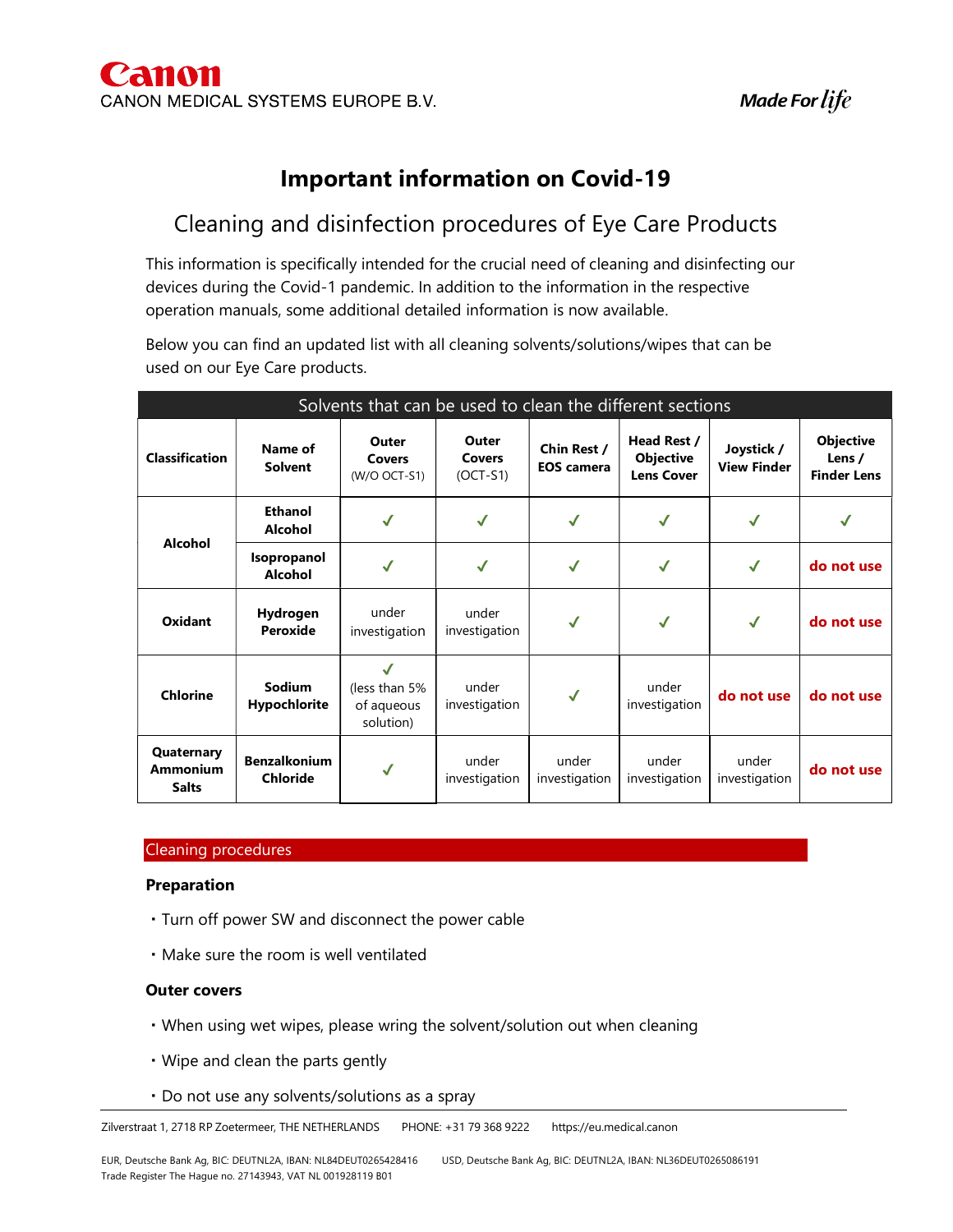・Protect the solvents/solution from penetrating into the products

・Take special care of the connectors when cleaning the cables to not cause any electrical problems

・Wipe off any remaining solvents/solutions with dry paper or towel

#### Lenses

・Use a lens cleaning paper and its specific cleaning liquid, so no disinfectant solvent/solution

・Wipe off any remaining solvents/solutions with dry paper or towel

#### Tonometer Nozzle

・Confirm no dust, paper or cleaning liquid remains in the nozzle. Please utilize the check button several times to blow out any residues.

#### Name Plate

・Wipe/clean the name plate carefully/gently because the stamped serial number could be wiped off since there is no protective seal.

#### **Materials**

Logically the outer parts of our product are made of polycarbonate, polyurethane, silicon and metal that might not be able to withstand certain chemicals. In the following table you can find an overview the materials as used in our products.

|                                         | Overview which materials are used in the EC Products |                                      |                                               |                                                      |                                  |                                               |
|-----------------------------------------|------------------------------------------------------|--------------------------------------|-----------------------------------------------|------------------------------------------------------|----------------------------------|-----------------------------------------------|
| <b>Section</b>                          | <b>Outer Covers</b><br>(W/O OCT-S1)                  | Outer<br><b>Covers</b><br>$(OCT-S1)$ | <b>Chin</b><br>Rest /<br><b>EOS</b><br>camera | <b>Head Rest</b><br>/ Objective<br><b>Lens Cover</b> | Joystick /<br><b>View Finder</b> | <b>Objective Lens /</b><br><b>Finder Lens</b> |
| Material                                | Resin (PC+ABS)                                       | Resin (PU)<br>+ Paint                | Resin<br>(PC)                                 | Silicon                                              | Metal<br>(Aluminium)             | Lens<br>(Glass+Coating)                       |
| OCT-A1                                  | O                                                    |                                      | ∩                                             | O                                                    |                                  |                                               |
| OCT-S1                                  | ∩                                                    | ∩                                    | ∩                                             | O                                                    | ∩                                |                                               |
| <b>CR-2 AF / CR-2</b><br><b>Plus AF</b> | ∩                                                    |                                      | O                                             | O                                                    |                                  |                                               |
| $CX-1$                                  | O                                                    |                                      | ∩                                             | O                                                    | O                                | ∩                                             |
| <b>TX-20/TX-20P</b>                     | O                                                    |                                      | O                                             | O                                                    |                                  |                                               |
| <b>RK-F2</b>                            |                                                      |                                      |                                               | O                                                    |                                  |                                               |

PC : Polycarbonate PU : Polyurethane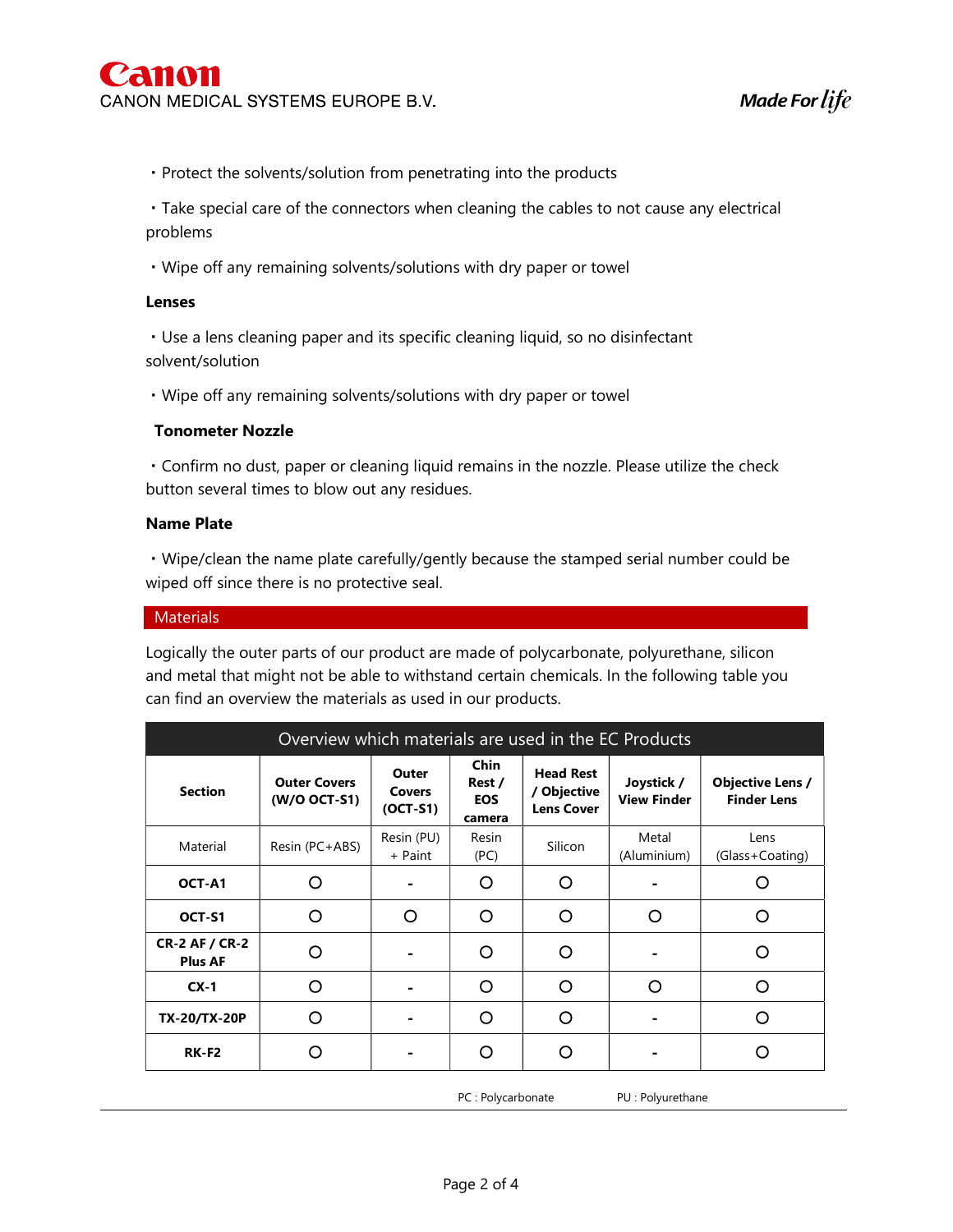## Not usable solvents and wipes

Following solvents and wipes might be available at site, but they unfortunately cannot be used since they affect the material of the devices.

| List of Solvents/Wipes that <b>cannot</b> be used with our devices |                                                      |                                              |  |  |
|--------------------------------------------------------------------|------------------------------------------------------|----------------------------------------------|--|--|
| <b>Classification</b>                                              | <b>Name of product</b>                               | <b>Manufacturer</b>                          |  |  |
| Oxidant                                                            | <b>Accel TB Wipes</b>                                | Virox Technologies Inc                       |  |  |
| Oxidant                                                            | Clinell Sporicidal                                   | <b>GAMA Healthcare Ltd</b>                   |  |  |
| Chlorine                                                           | Suma D4 tab                                          | Diversey                                     |  |  |
| Chlorine                                                           | Sani-Cloth <sup>®</sup> Bleach Wipes                 | Professional Disposables International, Inc. |  |  |
| Chlorine                                                           | Clorox Healthcare™ BLEACH<br><b>GERMICIDAL WIPES</b> | Clorox Professional Products Company         |  |  |
| Quartery<br>Ammonium Salts                                         | <b>INCIDIN FOAM</b>                                  | Ecolab Ltd.                                  |  |  |
| Quartery<br>Ammonium Salts                                         | Kohrsolin FF                                         | <b>BODE Chemie GmbH</b>                      |  |  |
| Quartery<br><b>Ammonium Salts</b>                                  | <b>SANI-CLOTH AF3</b>                                | Professional Disposables International, Inc. |  |  |
| Quartery<br>Ammonium Salts                                         | Super Sani-Cloth                                     | Professional Disposables International, Inc. |  |  |
| Quartery<br><b>Ammonium Salts</b>                                  | <b>SANI-CLOTH PLUS</b>                               | Professional Disposables International, Inc. |  |  |
| Quartery<br>Ammonium Salts                                         | SANI-CLOTH HB                                        | Professional Disposables International, Inc. |  |  |
| Quartery<br><b>Ammonium Salts</b>                                  | SANI-CLOTH AF                                        | Professional Disposables International, Inc. |  |  |
| Quartery<br>Ammonium Salts                                         | CaviWipes                                            | <b>METREX RESEARCH CORP</b>                  |  |  |
| Quartery<br>Ammonium Salts                                         | Meliseptol Wipes sensitive                           | B. Braun                                     |  |  |
| Quartery<br><b>Ammonium Salts</b>                                  | <b>ANIOS Surfanios</b>                               | Laboratoire Anios                            |  |  |
| Others (Amin and<br>etc.)                                          | <b>ANIOS DDSH</b>                                    | Laboratoire Anios                            |  |  |

However, priority is always disinfection, so in emergencies it is allowed to use your standard cleaning materials. Even if this would result in any damage on the outer cases- these covers can always be replaced,

## NB

Alcohol mikrozid AF wipes (Schülke) can be used for disinfection, but not for cleaning the lenses.